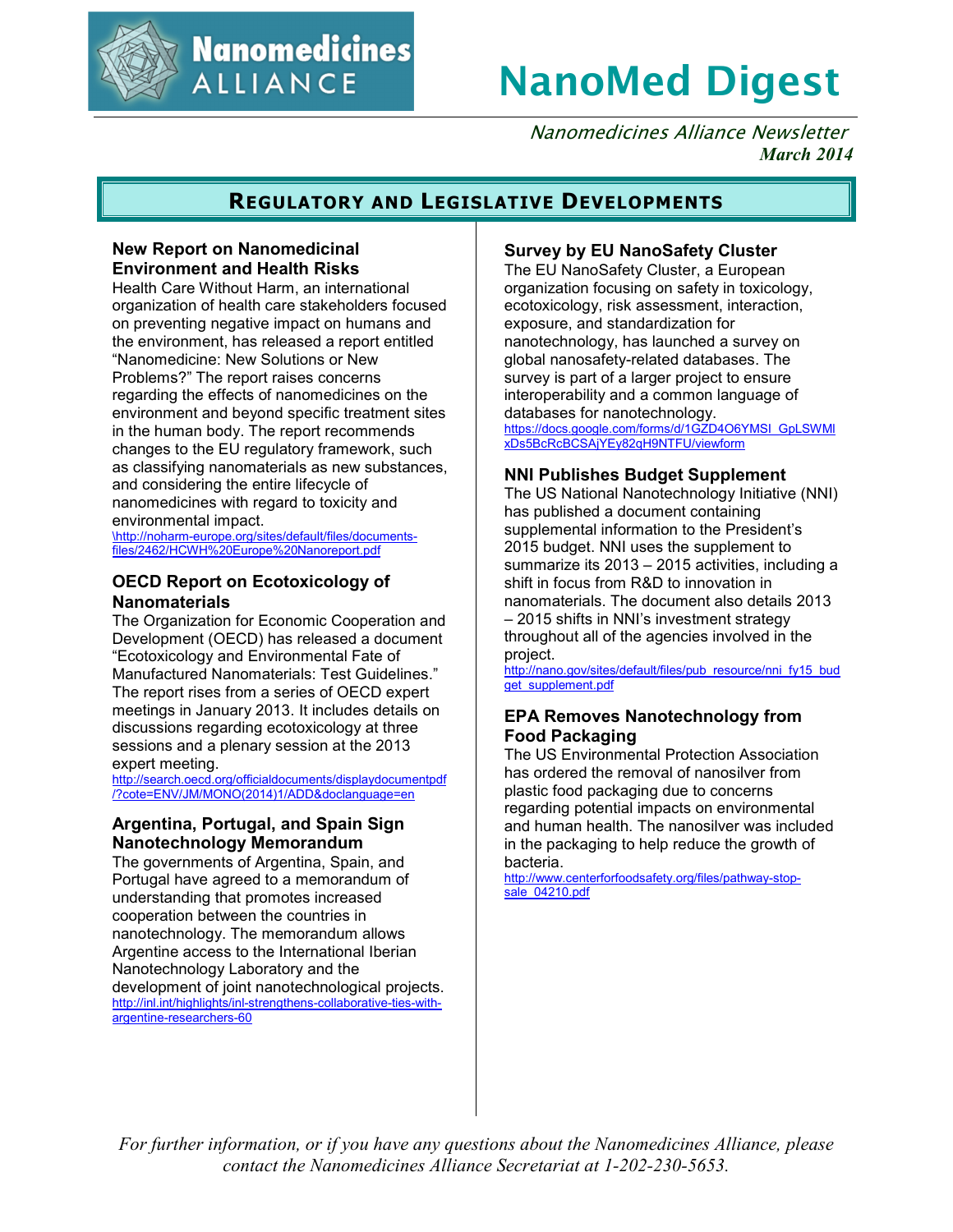# **REVIEWS AND OTHER PUBLICATIONS OF INTEREST**

**ATP-triggered anticancer drug delivery.** 

Nature Communications, Vol. 5, March 2014. Ran Mo, Tianyue Jiang, Rocco DiSanto, Wanyi Tai, Zhen Gu. http://www.nature.com/ncomms/2014/140311/ncomms4364/f

ull/ncomms4364.html

**Activation of multiple signaling pathways during the differentiation of mesenchymal stem cells cultured in a silicon nanowire microenvironment.** Nanomedicine: Nanotechnology, Biology, and Medicine, February 2014. Dandan Liu, Changqing Yi, Chi-Chun Fong, Qinghui Jin, Zuankai Wang, Wai-Kin Yu, Dong Sun, Jianlong Zhao, Mengsu Yang. http://www.nanomedjournal.com/article/S1549- 9634(14)00037-9/fulltext

**Surface-stress sensors for rapid and ultrasensitive detection of active free drugs in human serum.** Nature Nanotechnology, Vol. 9, pp. 225 – 232, March 2014. Joseph W. Ndieyira, Natascha Kappeler, Stephen Logan, Matthew A. Cooper, Chris Abell, Rachel A. McKendry, Gabriel Aeppli. http://www.nature.com/nnano/journal/v9/n3/full/nnano.2014.3

3.html

**Twist1-induced dissemination preserves epithelial identity and requires E-cadherin.**

The Journal of Cell Biology, Vol. 204, No. 5, pp. 839 – 856, March 2014. Eliah R. Shamir, Elisa Pappalardo, Danielle M. Jorgens, Kester Coutinho, Wen-Ting Tsai, Khaled Aziz, Manfred Auer, Phuoc T. Tran, Joel S. Bader, Andrew J. Ewald.

http://jcb.rupress.org/content/204/5/839

**Controlling Biological Activity with Light: Diarylethene-Containing Cyclic** 

**Peptidomimetics.** Angewandte Chemie, Vol. 126, Issue 13, pp. 3460 – 3463, March 2014. Oleg Babii, Sergii Afonin, Marina Berditsch, Sabine Reiβer, Pavel K. Mykhailiuk, Vladimir S. Kubyshkin, Thomas Steinbrecher, Anne S. Ulrich, Igor V. Komarov. http://onlinelibrary.wiley.com/doi/10.1002/ange.201310019/a bstract

**Responses of Staphylococcus aureus bacterial cells to nanocrystalline nickel nanostructures.** Biomaterials, Vol. 35, Issue 14, pp. 4249 – 4254, May 2014. Zeinab Jahed, Peter Lin, Brandon B. Seo, Mohit S. Verma, Frank X. Gu, Ting Y. Tsui, Mohammad R.K. Mofrad.

http://www.sciencedirect.com/science/article/pii/S014296121 4001240?via=ihub

#### **Estimating the effective density of engineered nanomaterials for** *in vitro*

**dosimetry.** Nature Communications,Vol. 5, Article No. 3514, March 2014. Glen DeLoid, Joel M. Cohen, Tom Darrah, Raymond Derk, Liying Rojanasakul, Georgios Pyrgiotakis, Wendel Wohlleben, Philip Demokritou. http://www.nature.com/ncomms/2014/140328/ncomms4514/f

ull/ncomms4514.html

**Near Infrared-Induced Heating of Confined Water in Polymeric Particles for Efficient Payload Release.** ACS Nano, March 2014. Mathieu L. Viger, Wangzhong Sheng, Kim Dore, Ali H. Alhasan, Carl-Johan Carling, Jacques Lux, Caroline de Gracia Lux, Madeleine Grossman, Robert Malinow, Adah Almutairi. http://pubs.acs.org/doi/abs/10.1021/nn500702g

# **CONFERENCES AND WORKSHOPS**

#### **SCT-SF Nano Joint Meeting, April 8, 2014, Paris, France**

Drug delivery Targeting and activating **Pharmacokinetics** Pharmacodynamics

http://www.ldorganisation.com/v2/produits.php?langue=engli sh&cle\_menus=1238915758

**7th International Nanotoxicology Congress, April 23 – 26, 2014, Antalya, Turkey**  Characterization

Biomedicine applications Genotoxicity and cancer Risk assessment Harmonization

http://www.nanotox2014.org/index.html

Modeling

**NANOSMAT USA 2014, May 19 – 22, 2014, Houston, Texas, USA**  Carbon-based nanomaterials **Nanocomposites** Self-assembly

*For further information, or if you have any questions about the Nanomedicines Alliance, please contact the Nanomedicines Alliance Secretariat at 1-202-230-5653.*